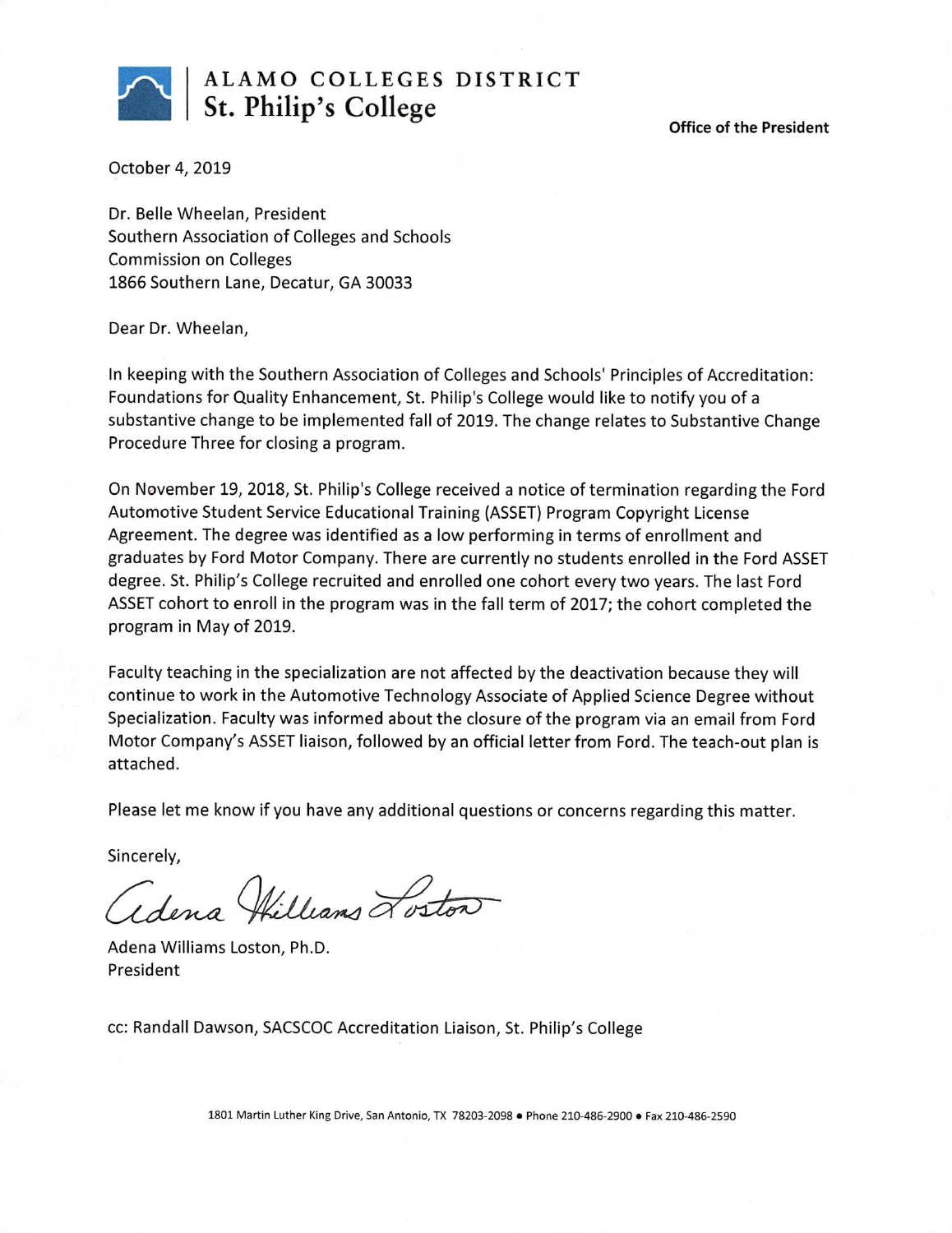# **Attachment: Teach-out Plan**

St. Philip's College

Automotive – Ford ASSET Degree

This document contains the teach-out plan for the St. Philip's College Ford ASSET Associate of Applied Science Degree (AAS).

A teach – out plan will be offered until Fall 2019

The degree was identified as a low performing in terms of enrollment and graduates by Ford Motor Company. There are currently no students enrolled in the Ford ASSET degree. St. Philip's College recruited and enrolled one cohort every two years. The last Ford ASSET cohort to enroll in the program was in the Fall term of 2017, the cohort completed the program in May of 2019.

Faculty was initially informed about the closure of the program via an email from Ford Motor Company's ASSET liaison, followed by an official letter from Ford. Faculty teaching in the degree are not impacted by the closure of this degree because they are qualified to teach in the Automotive Technology A.A.S degree.

This teach out plan allows for the ongoing assessment of the student, program evaluation, faculty commitment, and administrative support.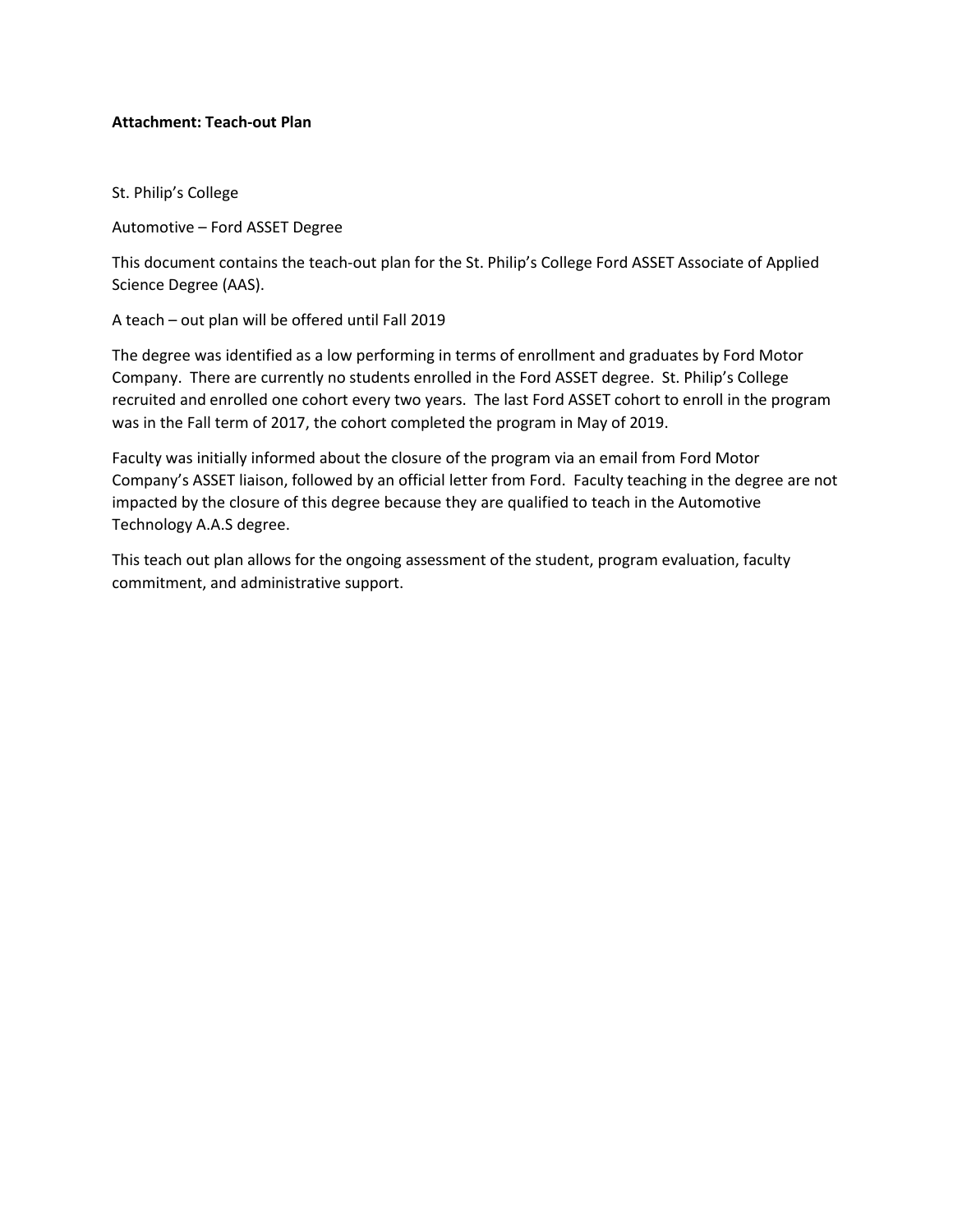## **Degree Plan**

Total Program Credit Hours: 60

Automotive Technology – Option II Ford ASSET, A.A.S

This program is designed to prepare students for a specialized career in the automotive field with a specialization with Ford. Ford Automotive Student Service Education Training (ASSET) is a partnership between Ford Motor Company, the local Ford and Lincoln dealers. Established to train master-level technicians for Ford and Lincoln Dealerships. The curriculum is designed by Ford and St. Philip's College and the instructor is trained by Ford at their training center.

#### **Year 1**

#### **Semester I**

AUMT 1305 - Introduction to Automotive Technology AUMT 1307 - Electrical Systems \*\*\* AUMT 2321 - Automotive Electrical Diagnosis and Repair AUMT 1380 - Cooperative I MATH 1332 - Contemporary Mathematics (Quantitative Reasoning) or Select 1 course from the Mathematics (20) Core

## **Semester II**

AUMT 1310 - Automotive Brakes AUMT 1316 - Suspension and Steering AUMT 1345 - Automotive Climate Control Systems AUMT 1381 - Cooperative II Select 1 course from the Social and Behavioral Sciences (80) Core ENGL 1301 - Composition I or Select 1 course from the Additional Communication (90) Core

## **Year 2**

**Semester III**

- AUMT 2317 Engine Performance Analysis I
- AUMT 2334 Engine Performance Analysis II
- AUMT 1319 Automotive Engine Repair
- AUMT 2380 Cooperative III
- PHYS 1305 Introductory Physics I Lecture
- or Select 1 course from the Life and Physical Sciences (30) Core

#### **Semester IV**

- AUMT 2313 Manual Drive Train and Axle
- AUMT 2325 Automatic Transmission and Transaxle
- AUMT 2381 Cooperative IV
- Select 1 course from the Language, Philosophy & Culture (40) Core or Creative Arts (50) Core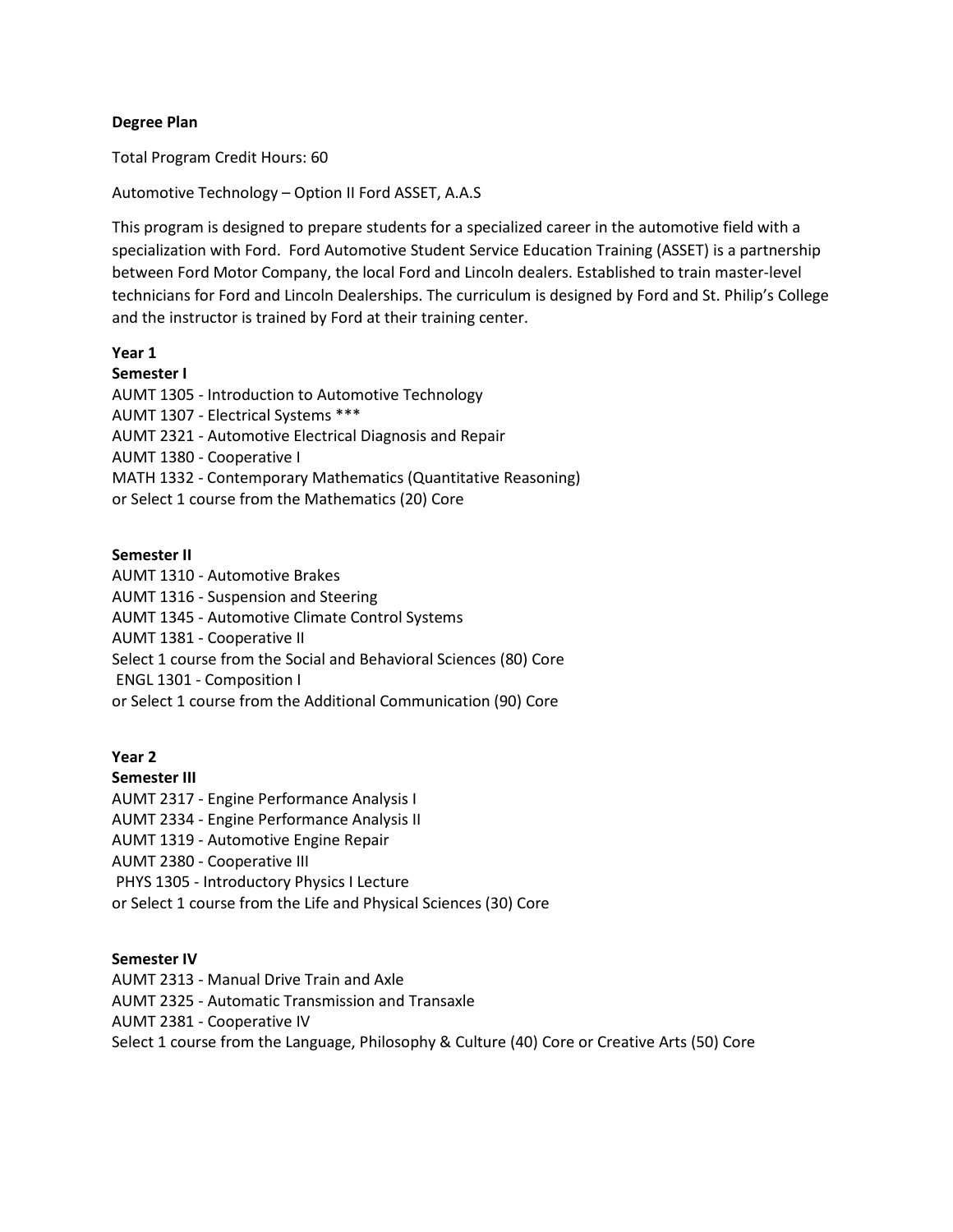# **Teach-out course offerings**

Courses that overlap with the Automotive Technology Associate of Applied Science Degree without Specialization, will be offered regularly each semester.

These courses are:

- AUMT 1305 Introduction to Automotive Technology
- AUMT 1307 Electrical Systems \*\*\*
- AUMT 2321 Automotive Electrical Diagnosis and Repair
- AUMT 1310 Automotive Brakes
- AUMT 1316 Suspension and Steering
- AUMT 1345 Automotive Climate Control Systems
- AUMT 2317 Engine Performance Analysis I
- AUMT 2334 Engine Performance Analysis II
- AUMT 1319 Automotive Engine Repair
- AUMT 2313 Manual Drive Train and Axle
- AUMT 2325 Automatic Transmission and Transaxle

There were no specific courses making the degree a specialization. The specialized Ford Student Learning Outcomes were imbedded in Ford Specific modules the students accessed as part of the program.

Other remaining classes are common to other active degrees and will be offered regularly each semester.

These courses are:

**MATH 1332 - Contemporary Mathematics (Quantitative Reasoning)** or Select 1 course from the **Mathematics (20) Core**

Select 1 course from the **Social and Behavioral Sciences (80) Core** 

# **ENGL 1301 - Composition I**

or Select 1 course from the **Additional Communication (90) Core** 

# **PHYS 1305 - Introductory Physics I Lecture**

or Select 1 course from the **Life and Physical Sciences (30) Core** 

Select 1 course from the **Language, Philosophy & Culture (40) Core or Creative Arts (50) Core**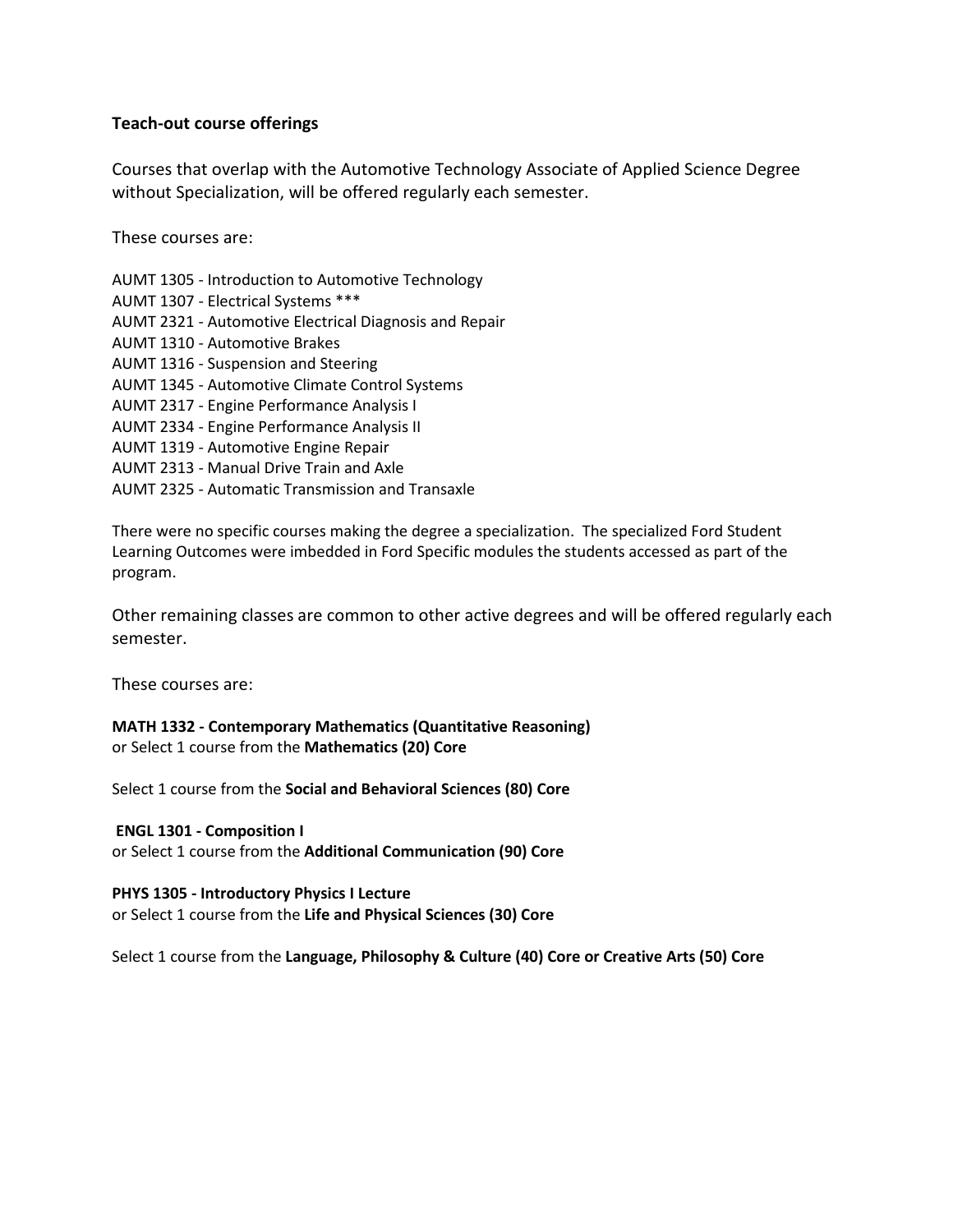VIA EMAIL (aloston@alamo.edu) and CERTIFIED MAIL

Dr. Adena Williams Loston St. Philip's College 1801 Martin Luther King Drive San Antonio, TX 78203

> $RE:$ FORD AUTOMOTIVE STUDENT SERVICE EDUCATIONAL TRAINING (ASSET) PROGRAM COPYRIGHT LICENSE AGREEMENT — NOTICE OF TERMINATION **ST. PHILIP'S COLLEGE** FORD AGREEMENT #83436597

Dear Dr. Loston:

Pursuant to Article 4.1 of the Ford Automotive Student Service Educational Training (ASSET) Program Copyright License Agreement (the "Agreement") and Chapter 10 of the ASSET Program Policies & Procedures ("ASSET Policies & Procedures"), Ford Motor Company ("Ford") hereby terminates the participation of St. Philip's College ("School") in the Ford ASSET Program effective as of January 21, 2019.

Upon termination:

- Use of the Ford ASSET Program, Licensed Copyright Materials, Derivative Works, Improvements,  $\bullet$ and Licensed Trademarks shall cease, except for completion of the Ford ASSET Program by students already enrolled at the time of termination. Ford understands that no future classes are scheduled and that classes for the 8 students who are currently enrolled will end on May 10, 2019.
- Any reference to Ford and the Ford ASSET Program shall be removed from any School materials.
- School shall permanently destroy any copies of the Ford ASSET Program, Licensed Copyright  $\bullet$ Materials, or materials bearing Licensed Trademarks in the School's possession and provide Ford with a written certificate of destruction signed by a School officer or authorized representative.
- Two weeks after the last active class concludes, School shall cease using the reference of Ford in  $\bullet$ any advertising, marketing, solicitation, or otherwise.
- School shall destrov all personally identifiable information (as defined in Chapter 11 of the ASSET  $\bullet$ Policies & Procedures) held by School and provide Ford a written certificate of destruction signed by a School officer or authorized representative.
- Two weeks after the last active class concludes, access to all Ford systems shall terminate.
- The final disposition of any vehicles or equipment provided to the School by Ford must be arranged, including any specialized diagnostic and repair equipment and Ford Essential Special Service Tools provided by Ford.

In order to meet these obligations, Ford asks the School to:

Cease using the reference of Ford Motor Company in any advertising, marketing, solicitation, or otherwise.



 $\overline{1}$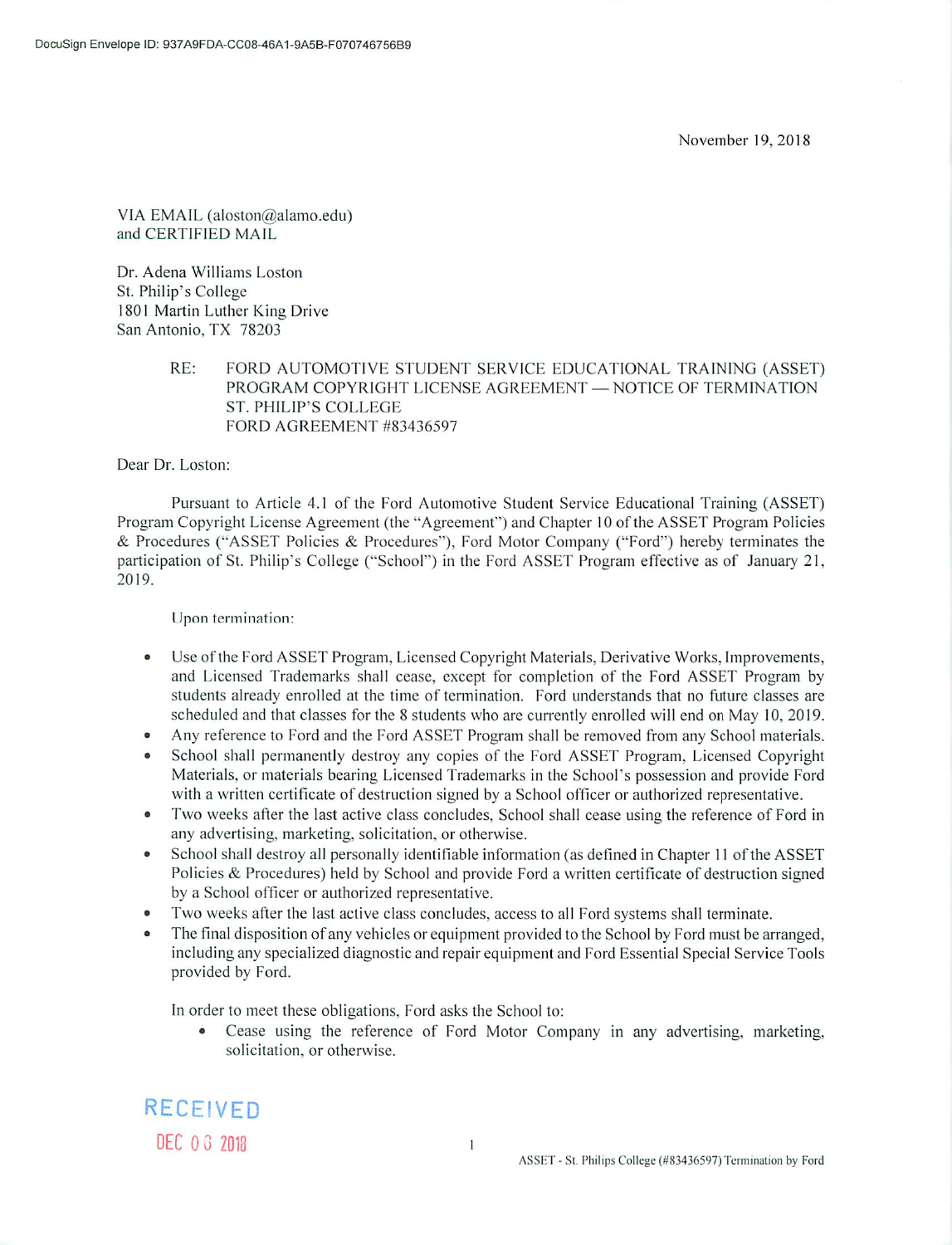- Return a signed copy of the Certificate of Destruction attached below to Ford as soon as feasible, but by no later than May 23, 2019, two weeks after the end of the final class that is in progress.
- Provide a completed list, included below, of any vehicles or equipment provided by Ford to School or confirmation that School does not presently possess any such property.
- Provide a School Contact (Name / Phone Number / Email Address) who will lead this effort on School's behalf.
- Following the receipt and concurrence of this list, arrange with a Ford Representative(s) to return all Program materials including (but not limited to) specialized diagnostic and repair equipment and Ford Essential Special Service Tools provided by Ford unless otherwise indicated by an equipment donation form. Together, the final disposition of such vehicles or equipment in accordance with the ASSET Policies & Procedures will occur by no later than two weeks after the last active class concludes.

We are sending a copy of this letter and the Certificate of Destruction to you for that purpose.

If you have any questions regarding the vehicles or equipment, please contact the ASSET Coordinator, Brendan Coursey (bcoursey@ford.com).

Regards,

Elizabeth Targuinto

Nov-26-2018

**Elizabeth Tarquinto** Sales and Marketing - Technical Support Operations **Ford Customer Service Division** Email: etarquin@ford.com Phone: 313-248-2895

cc: Chairperson St. Philip's College **Transportation Service Technologies** 1801 Martin Luther King Drive San Antonio. TX 78203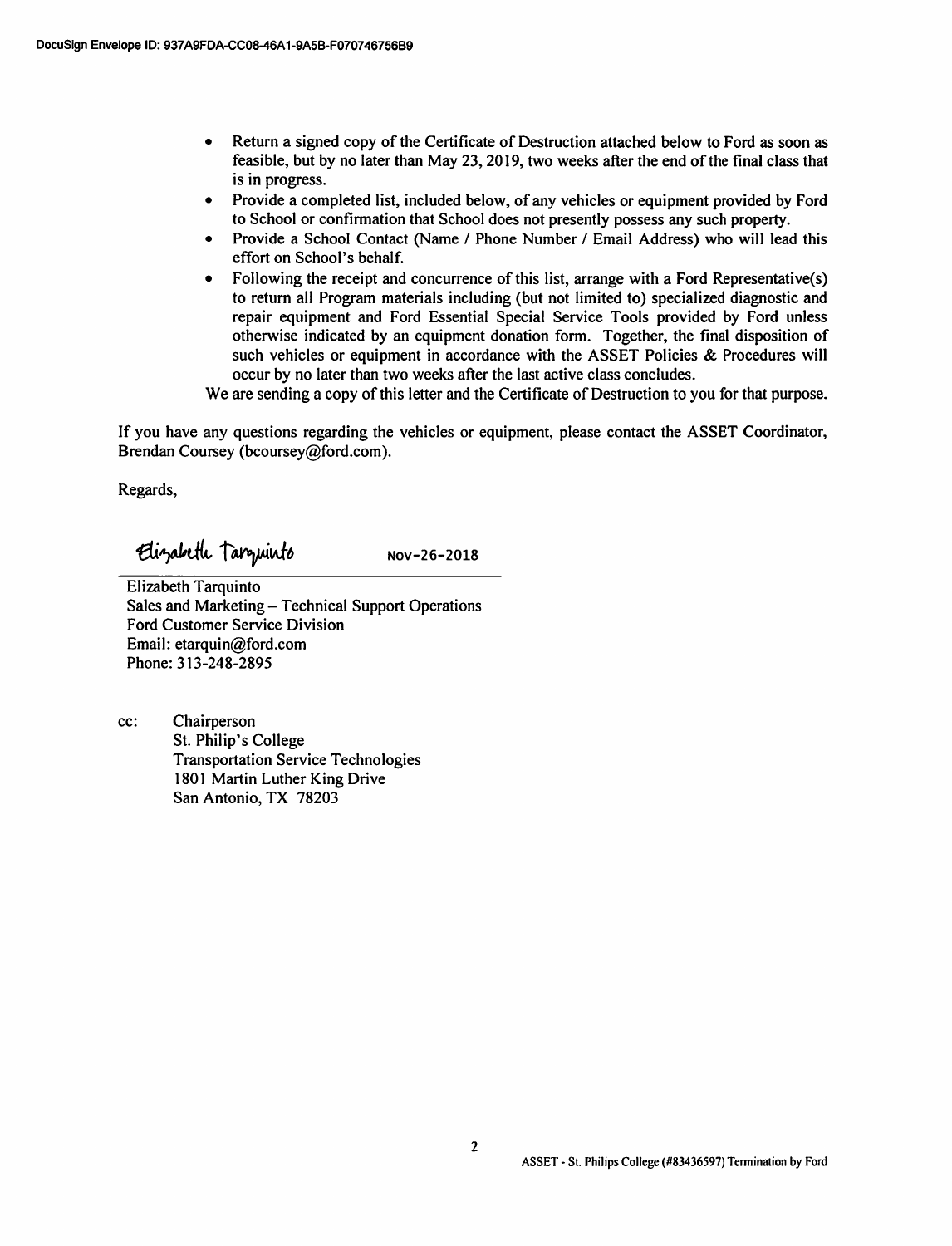# FORD AUTOMOTIVE STUDENT SERVICE EDUCATIONAL TRAINING (ASSET) PROGRAM COPYRIGHT LICENSE AGREEMENT / POLICY & PRODURES MANUAL **ST. PHILIP'S COLLEGE** FORD AGREEMENT #83436597 **CERTIFICATE OF DESTRUCTION**

Pursuant to Article 4.2 of the Ford Automotive Student Service Educational Training (ASSET) Program Copyright License Agreement (the "Agreement") and Chapter 11 of the Ford ASSET Policies & Procedures ("ASSET Policies & Procedures"), the undersigned, on behalf of St. Philip's College ("School"), certifies that all copies of the Ford ASSET Program, Licensed Copyright Materials, and materials bearing Licensed Trademarks in School's possession or under its control have been permanently destroyed and that all personally identifiable information (as defined in Chapter 11 of the ASSET Policies & Procedures) held by School has been permanently destroved, except for data to evidence services provided, with all such information continuing to be deemed personally identifiable information and subject to the terms of Chapter 11.

| Signed:          |  |
|------------------|--|
| Printed<br>Name: |  |
|                  |  |
| Title:           |  |
|                  |  |
| Date:            |  |